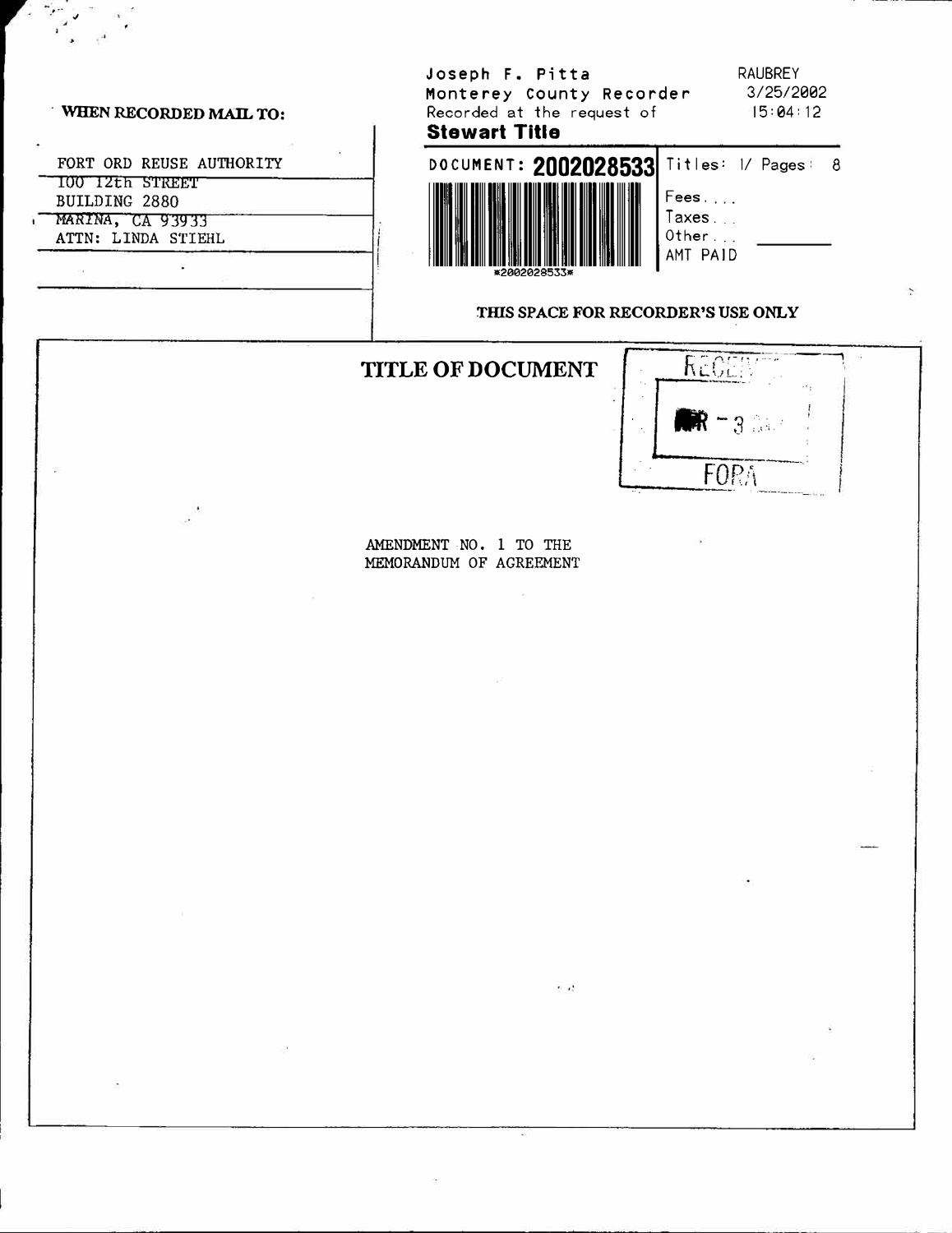I KUTAK ROCK EXECUTION VERSION<br>2 10/10/01 2 10/10/01 **3 4 5 AMENDMENT NO. 1 6 TO THE 7 MEMORANDUM OF AGREEMENT**  8 **BETWEEN 9 THE UNITED STATES OF AMERICA**  10 **ACTING BY AND THROUGH**  11 **THE SECRETARY OF THE ARMY**  12 **UNITED STATES DEPARTMENT OF THE ARMY** 13 **AND**  14 **THE FORT ORD REUSE AUTHORITY**  15 **FOR THE SALE OF**  16 **PORTIONS OF THE FORMER FORT ORD**  17 **LOCATED IN MONTEREY COUNTY, CALIFORNIA**  18 19 20 **THIS AMENDMENT NO. 1** to the *Memorandum of Agreement between the United*  21 *States of America acting by and through the Secretary of the Army, United States Department of*  22 *the Army, and the Fort Ord Reuse Authority for the Sale of Portions of the Former Fort Ord*  23 *located in Monterey County, California dated June 20, 2000* ("Agreement") is entered into on 24 this 23rd, day of  $\sqrt{2}L_1\sqrt{2}$  2001 by and between **THE UNITED STATES OF AMERICA**,<br>25 acting by and through the Department of the Army ("Government"), and **THE FORT ORD** acting by and through the Department of the Army ("Government"), and **THE FORT ORD** 26 **REUSE AUTHORITY** ("Authority"), recognized as the local redevelopment authority by the 27 Office of Economic Adjustment on behalf of the Secretary of Defense. Government and 28 Authority are sometimes referred to herein collectively as the "Parties." 29 30 **RECITALS**  31 32 **WHEREAS,** the Parties did enter into the Agreement for the "No Cost" Economic 33 Development Conveyance ("EDC") to the Authority of a portion of the former Fort Ord, 34 California ("Property") pursuant to Section 2905(b)(4) of the Defense Base Closure and 35 Realignment Act of 1990, as amended, and the implementing regulations of the Department of 36 Defense (32 CFR Part 175); 37 38 **WHEREAS,** subsequent to the execution and delivery of the Agreement, the Parties 39 determined that in accordance with the Reuse Plan and in order to facilitate the economic 40 redevelopment of the Property, it is desirable and necessary to include within the scope of the 41 Agreement the Water and Wastewater Systems at the former Fort Ord ("Water Systems"), more 42 particularly described in the Quitclaim Deed attached as Exhibit A to this Amendment No. I, for 43 transfer through the Authority to the Marina Coast Water District ("District") in lieu of a direct 44 transfer of the Water Systems from the Government to the District under a Public Benefit 45 Conveyance ("PBC");

 $\frac{1}{2}$   $\frac{1}{2}$   $\frac{1}{2}$   $\frac{1}{2}$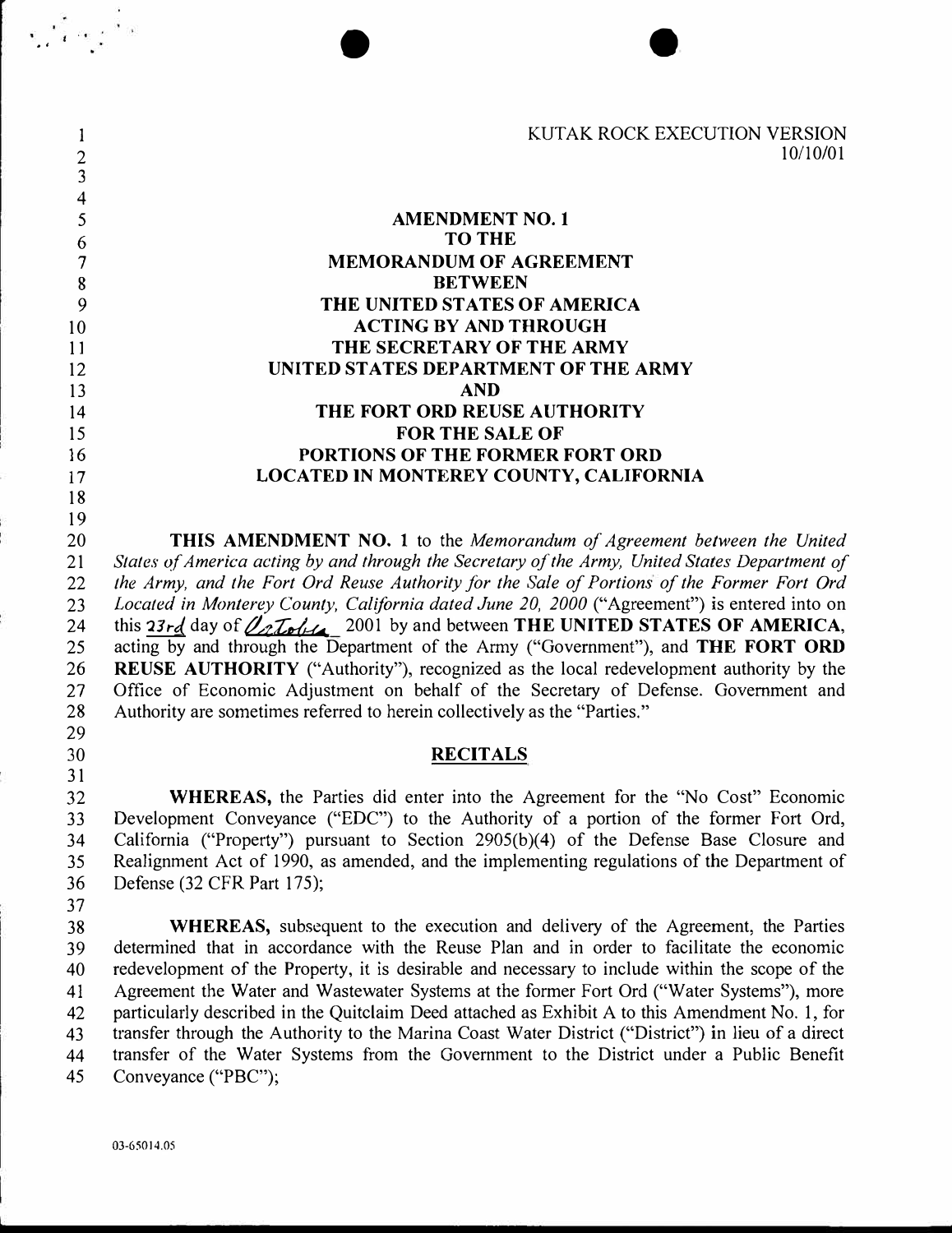#### **FORT ORD MOA AMENDMENT NO. 1**

2 **WHEREAS,** subsequent to the execution and delivery of the Agreement, Section 3 2905(b)(4) of the Defense Base Closure and Realignment Act of 1990 was amended by Section 4 2821 of the National Defense Authorization Act for Fiscal Year 2001 (Pub. L. No. 106-398) to 5 change certain requirements regarding the use of proceeds from the sale or lease of the Property 6 transferred under the Agreement.

 $\bullet$ 

8 **NOW THEREFORE,** in consideration of the foregoing premises and the respective 9 representations, agreements, covenants and conditions herein contained, and other good and IO valuable consideration, the receipt and sufficiency of which are hereby acknowledged, the 11 Parties agree as follows:

## 13 **AGREEMENTS**

#### 15 **Article** 1. **Water and Wastewater Systems**

17 a. In lieu of the Government transferring the Water and Wastewater Systems and all 18 associated and ancillary rights directly to the District under the PBC dated August 26, 1997, as 19 described in paragraph 5.01 of the Agreement, the Government, pursuant to paragraph 2.01 of 20 the Agreement, shall transfer to the Authority at no-cost, as part of the Economic Development 21 Conveyance, simultaneously with the execution of this Amendment No. I, the Water and 22 Wastewater Systems on the Property and the Ord Military Community, together with all their 23 respective water rights and wastewater discharge rights and ancillary rights.

24

I

 $\label{eq:2} \mathbf{x} = \frac{\mathbf{x}^2}{\mathbf{x}^2} + \mathbf{y} = \frac{\mathbf{x}^2}{\mathbf{x}^2}$ 

7

12

14

16

30

25 b. The Transfer to the Authority of the Water and Wastewater Systems on the 26 Property and the Ord Military Community, together with all their respective water rights and 27 obligations and wastewater discharge rights and obligations and ancillary rights and obligations, 28 shall be accomplished upon the execution by the Government and the recordation by the 29 Authority of the Deed attached as Exhibit A to this Amendment No. I.

31 c. Immediately following the transfer of the Water and Wastewater Systems on the 32 Property and the Ord Military Community, together with all their respective water rights and 33 obligations and wastewater discharge rights and obligations and ancillary rights and obligations, 34 from the Government to the Authority, the Authority shall transfer such Water and Wastewater 35 Systems and all associated and ancillary rights and obligations to the District.

36

37 d. The Authority, through allocation instructions to the District, the Authority 38 selected water purveyor, agrees to provide water service to the SunBay Housing Area 39 ("SunBay"), in an amount up to 120 acre feet per year ("afy") in the same fashion as water 40 service is provided to other users.

41 42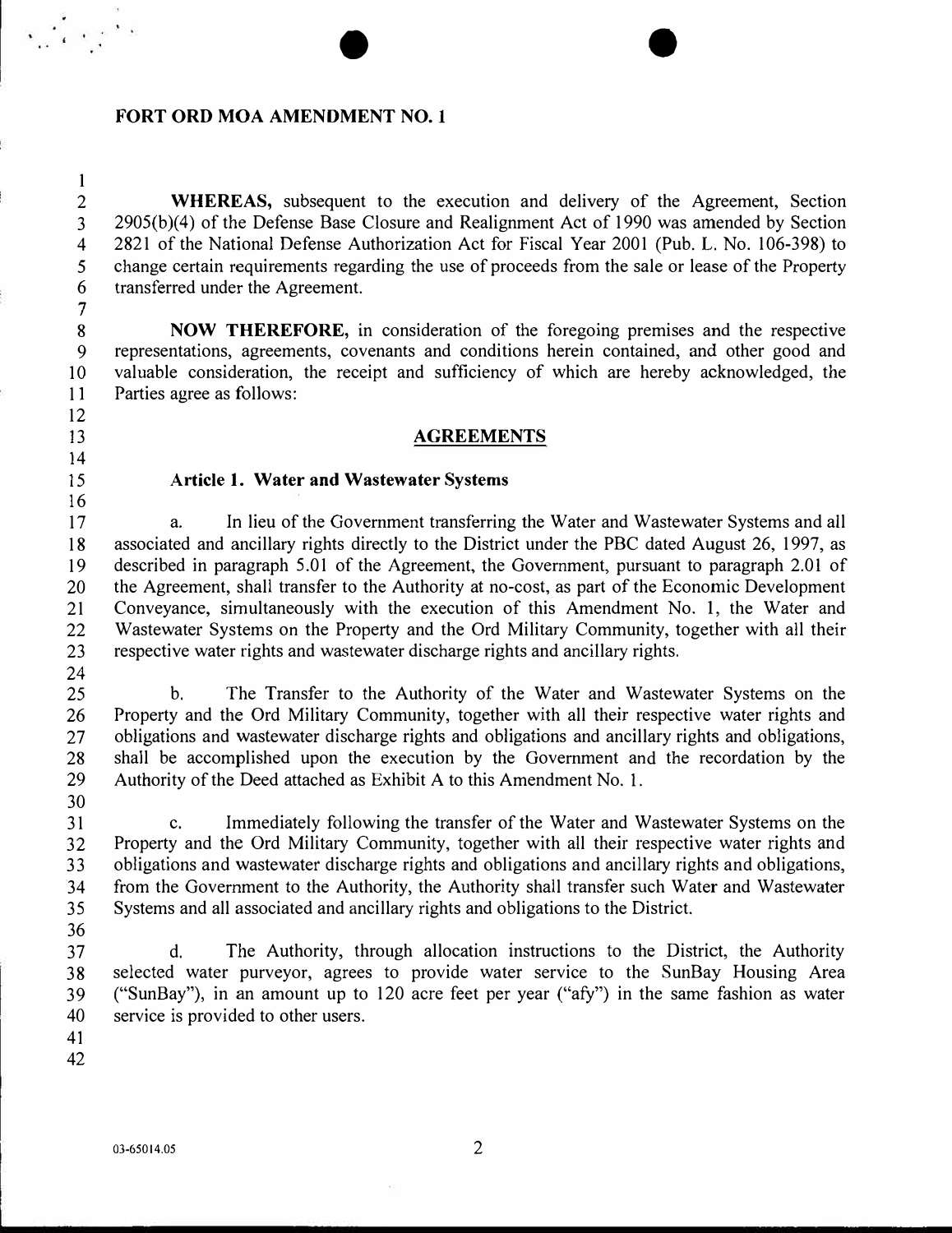## **FORT ORD MOA AMENDMENT NO. 1**

# **I Article 2. Bay View Community/Brostrom Housing Area Water and Wastewater**  2 **Systems**

 $\bullet$   $\bullet$ 

4 a. In the event the Government conveys the real property underlying the Bay View 5 Community/Brostrom Housing Area ("Bay View") to The RINC Organization, then and upon 6 the happening of that event, and notwithstanding Article 5.02 of the MOA, the Government and 7 the Authority agree that the water rights reserved to the Government shall be reduced by 38 afy 8 for a total reservation of water rights for the Government of 1691 afy. The Government and the 9 Authority agree further that the Government shall then, and upon the happening of that event, IO convey such 38 afy of water rights to the Authority by quitclaim deed in a form substantially 11 similar to the Deed attached as Exhibit A to this Amendment No. I for a total conveyance of 12 water rights to the Authority of 4,909 afy.

14 b. In the event the Government conveys the real property underlying the Bay View 15 Community/Brostrom Housing Area ("Bay View") to The RINC Organization, and 16 simultaneously with the conveyance of the aforementioned 38 afy of water rights to the 17 Authority, the Authority, through allocation instructions to the District, the Authority selected 18 water purveyor, agrees to provide water service to the Bay View Community/Brostrom Housing 19 Area ("Bay View"), in an at equal to .21 afy per residential housing unit times 223 20 residential housing units, plus 38 afy [(.21 afy X 223) + 38 afy] as follows:

21

13

3

 $\frac{1}{2}\left(\frac{1}{2}\right)\log\left(\frac{1}{2}\right)$ 

- 22 I . Under the same ms and conditions of any other existing residential 23 development in the City of Seaside, California ("Seaside").
- 24 2. Bay View residents will have three years to reduce consumption at Bay View to 25 meet Seaside's .21 afy per unit conservation requirement without penalty.
- 26 3. Bay View residents will be charged at the then District rate as any other user will 27 be charged for similar water services.
- 28 4. The same level of water service (.21 afy per residential housing unit times 223 29 residential housing units, and 38 afy) shall be available for future residential 30 development on the Bay View site when and if a project is approved in 31 conformity with Seaside's General Plan and Zoning requirements.
- 32 5. If a future development on the Bay View site can achieve a more efficient use of 33 this amount of water service, credit for such conservation may be applied to an 34 increase in units on the Bay View property in conformity with Seaside's General 35 Plan and Zoning requirements if and when a project is approved.
- 37 **Article 3. Reporting Period**

38<br>39 In accordance with Section 2821 of the National Defense Authorization Act for Fiscal 40 Year 2001 (Pub. L. No. 106-398) and the Agreement, the Agreement is hereby amended as 41 follows:

42

36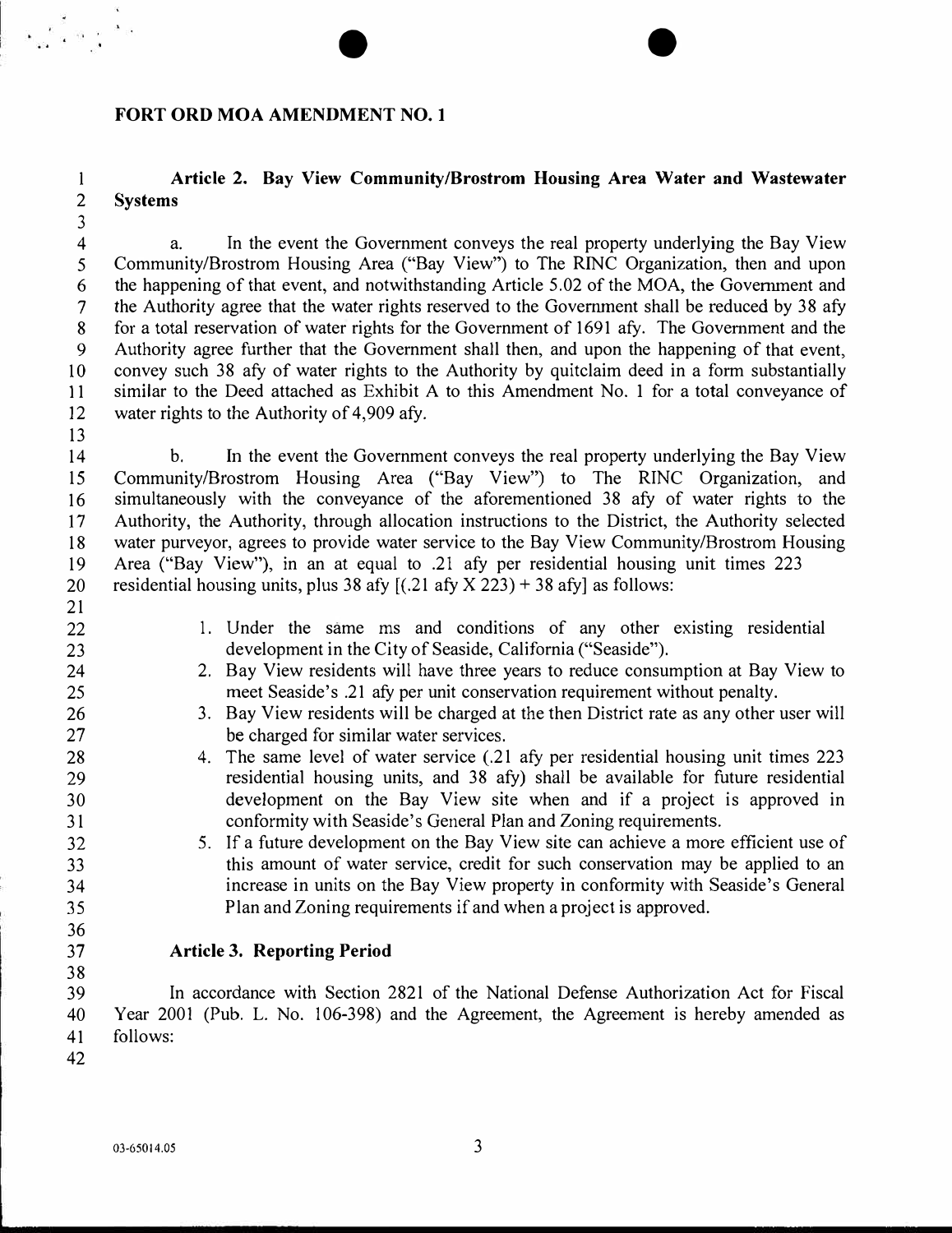## **FORT ORD MOA AMENDMENT NO. I**

I 2 3 4 5 6 7 8 9 10 11 12 13 14 15 16 17 18 19 20 21 22 23 24 25 26 27 28 29 30 31 32 33 34 35 36 37 38 39 40 41 a. In paragraph 1.20 of the Agreement, delete the definition of Reporting Period in its entirety and substitute the following: "A period of time, beginning with the recordation of the Deed or Lease in Furtherance of Conveyance ("LIFOC") for the initial transfer of property and ending seven (7) years thereafter, within which the Authority will submit annual statements as described in paragraph 2.0l(F) of this Agreement." b. In paragraph  $2.01$ (F) of the Agreement delete the first sentence and substitute the following: "The Authority shall prepare and submit to the Government an annual financial statement certified by an independent certified public accountant. The statement shall cover the Authority's use of proceeds it receives from the sale, lease, or equivalent use of the Property. The first such statement shall cover the 12 month period beginning on the date of recordation of the first Deed or LIFOC and shall be delivered to Government within 60 days of the end of that period and annually thereafter. The seven-year period will commence with the recordation of the Deed or LIFOC for the initial transfer of property. The last such statement shall cover the 12 month period beginning on the date seven years following the recordation of the Deed or LIFOC for the initial transfer of property. The financial statements shall cover all parcels of property that have been conveyed during the seven-year period." **Article 4. Survival and Benefit**  a. Unless defined separately, the terms used in this Amendment No. I shall be the same as used and defined in the Agreement. b. Except as set forth herein, and unless modified specifically by this Amendment No. l, the terms and conditions contained in the Agreement shall remain binding upon the Parties and their respective successors and assigns as set forth in the Agreement. **[Signature Page Follows]** 

 $\bullet$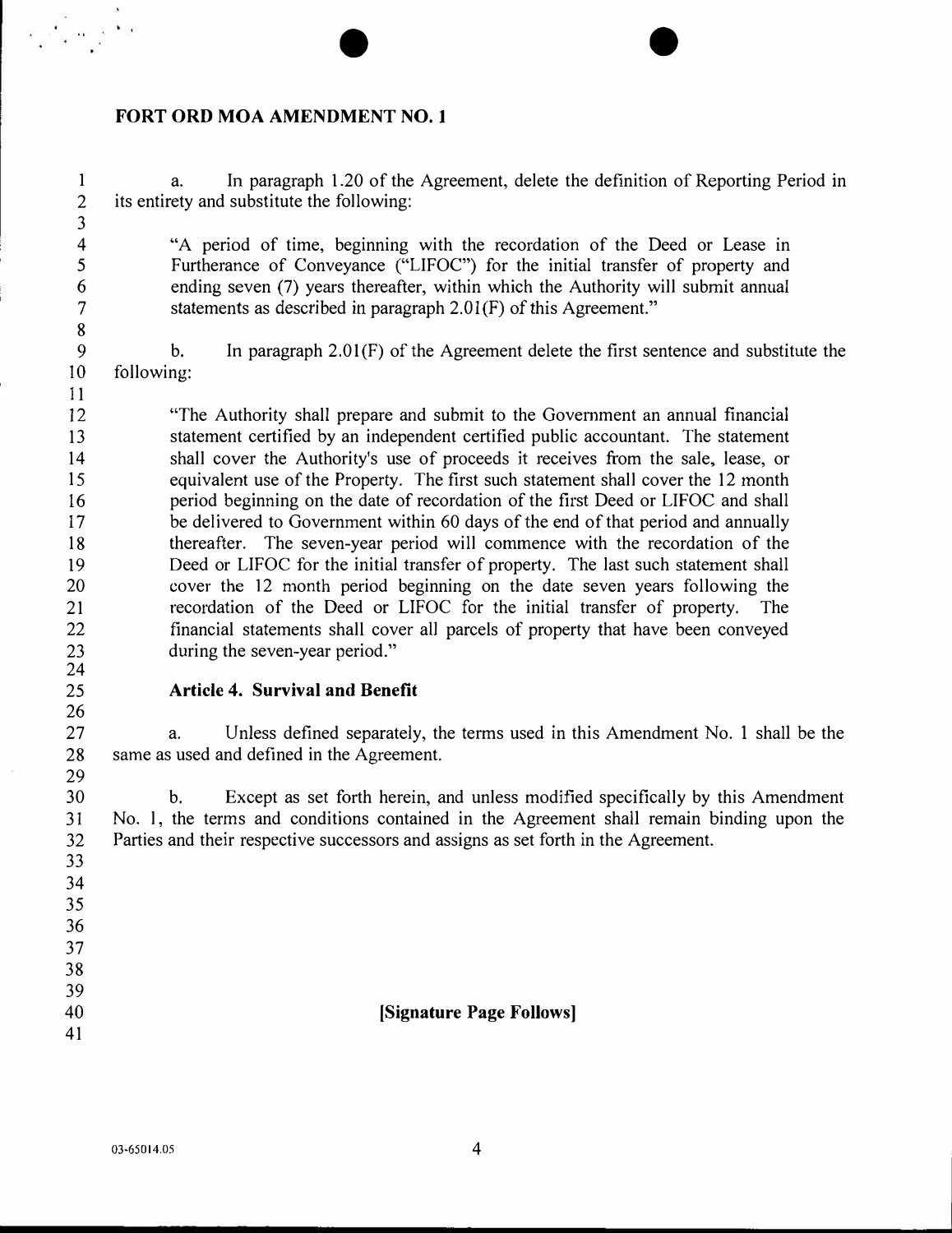## **FORT ORD MOA AMENDMENT NO. 1**

 $\ddot{\cdot}$ .

I In Witness whereof, the Parties, intending to be legally bound, have caused their duly 2 authorized representatives to execute and deliver this Amendment No. I as of the date first above 3 4 written. 5 6 **UNITED STATES OF AMERICA,**  7 **Acting by and through the Department of the Army**  8 9 10 11 12 By: <u>Jacob W.W.L.</u> 13 14 15 **Acting Deputy Assistant Secretary of the Army Installations and Housing**  16 17 18 19 **FORT ORD REUSE AUTHORITY**  20 21 **LOCAL REDEVELOPMENT AUTHORITY**  22 23 24 25 'ema Bv: 26 *(* MICHAEL A. HOULEMARD, JR. 27 **Executive Officer**  28

 $\bullet$   $\bullet$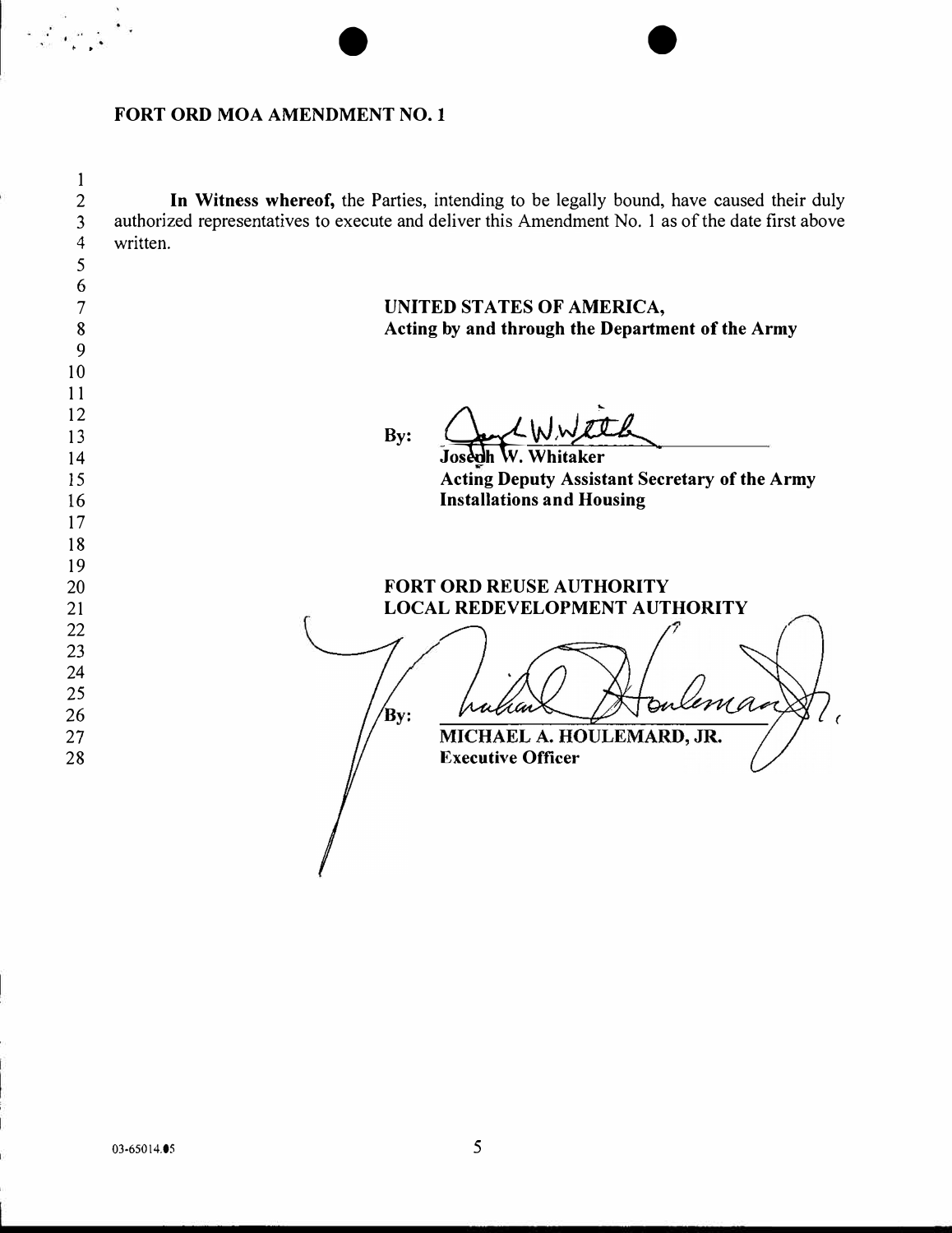| $\mathbf{1}$            | FORT ORD MOA AMENDMENT NO. 1                                                                                                            |
|-------------------------|-----------------------------------------------------------------------------------------------------------------------------------------|
|                         |                                                                                                                                         |
| $\frac{2}{3}$           |                                                                                                                                         |
| $\overline{\mathbf{4}}$ |                                                                                                                                         |
| 5                       | COMMONWEALTH OF VIRGINIA                                                                                                                |
| 6                       | )SS                                                                                                                                     |
| $\overline{7}$          | <b>COUNTY OF ARLINGTON</b>                                                                                                              |
| 8                       |                                                                                                                                         |
| 9                       | I, the undersigned, a Notary Public in and for the Commonwealth of Virginia,                                                            |
| 10                      | County of Arlington, whose commission as such expires on the $304\text{L}$ day of                                                       |
| 11                      | $\Delta$ over $\mu$ , $\mu$ , $\mu$ over $\mu$ , do hereby certify that this day personally appeared before me in                       |
| 12                      | the Commonwealth of Virginia, County of Arlington, Joseph W. Whitaker, Acting                                                           |
| 13                      | Deputy Assistant Secretary of the Army (I&H), whose name is signed to the foregoing                                                     |
| 14                      | instrument and acknowledged the foregoing instrument to be his free act and deed, dated                                                 |
| 15                      | this $23 \times$ day of $f(x) = 200$ . and acknowledged the same for and on behalf of                                                   |
| 16                      | the UNITED STATES OF AMERICA.                                                                                                           |
| 17                      |                                                                                                                                         |
| 18                      |                                                                                                                                         |
| 19                      | My commission expires $\frac{3\sigma \, \mathcal{N}_{\delta \nu e m} b_{e \Gamma} \, 2 \rho \nu \gamma}{\text{(PRINT EXPIATION DATE)}}$ |
| 20                      |                                                                                                                                         |
| 21                      |                                                                                                                                         |
| 22                      |                                                                                                                                         |
| 23                      |                                                                                                                                         |
| 24                      |                                                                                                                                         |
| 25                      | (NOTARY PUBLIC SIGNA                                                                                                                    |
| 26                      |                                                                                                                                         |
| 27                      | $\Lambda$ $\Omega$                                                                                                                      |
| 28<br>29                | (PRINT COMMISSIONED OFFICIAL                                                                                                            |
|                         | <b>NAME OF THE NOTARY PUBLIC)</b>                                                                                                       |
| $\frac{30}{31}$         |                                                                                                                                         |
| 32                      | (IF APPLICABLE: PRINT COMMISSION NO. OF THE NOTARY PUBLIC)                                                                              |
| 33                      |                                                                                                                                         |

 $\sim$ 

 $\pm 0$ 

 $\widetilde{\mathbf{c}}$ 

 $\widetilde{\omega}$ 

 $\tilde{\nu}$ 

 $\frac{1}{2}$   $\frac{1}{2}$